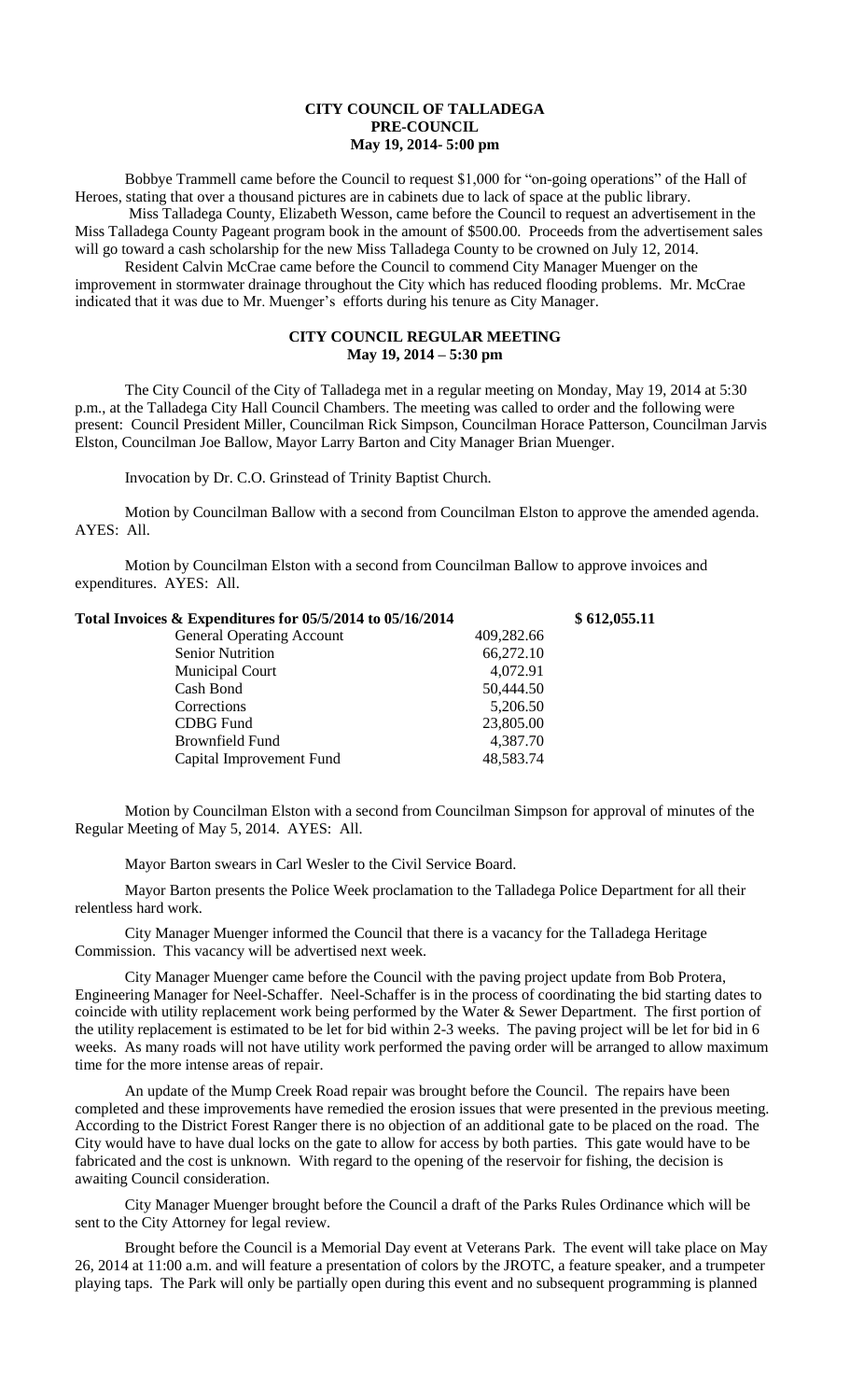for that day. Although all major work is complete, large areas of the Park have only been recently seeded and require additional time to establish an appropriate stand of grass. City Manager Muenger voiced concerns that with the Memorial Day holiday falling so closely after high school graduations, there would be difficulty in attracting vendors and community groups to participate. So with that in mind, an official reopening of the Park will be scheduled at a later date.

The status of the Parks and Recreation Advisory Board was brought before the Council. The membership of the Board has lapsed and calls for the appointment of one member of each Council Ward. The initial members would be appointed for terms ranging from one to five years, after which point each appointment would be for a five year period. Motion by Councilman Simpson with a second from Councilman Elston to advertise for these appointments. AYES: All.

City Manager Muenger presented to the Council the Capital Improvement Plan for Fiscal Years 2014- 2016. The plan was deprived based on requests submitted by each Department and component unit of the City. The proposed total is \$1,708,100.00 and if approved will be funded by various tax proceeds, with the majority coming from the designated portion of sales tax revenue. Councilman Patterson proposed the step raise be reinstated and a one-time 1.2% Cost of Living Adjustment (COLA) be given to City employees. Motion by Councilman Patterson with a second by Councilman Simpson to reinstate the step raise and a one-time 1.2% COLA for all employees. AYES: All.

**Resolution #3144** approving the application for the 2014 Edward Byrne Memorial Justic Assistance Grant (JAG).

Motion by Councilman Elston with a second by Councilman Simpson to approve Resolution #3144. Roll Call. AYES: All.

**Resolution #3145** approving a contract with Ingenuity for website design for a one-time expense of \$10,000.

Motion by Councilman Elston with a second by Councilman Patterson to approve Resolution #3145. Roll Call. AYES: All

**Resolution #3146** approving a contract with Ingenuity for website hosting, e-mail hosting and ongoing service at a rate of \$2,500 annually.

Motion by Councilman Elston with a second by Councilman Patterson to approve Resolution #3146. Roll Call. AYES: All.

**Resolution #3147** approving the surplus of items from the Municipal Golf Course.

Motion by Councilman Elston with a second by Councilman Ballow to approve Resolution #3147. Roll Call. AYES: All.

**Resolution #3148** approving an agreement with E-Liance Recycling for the salvage rights for the Wehadkee Dye Plant.

Motion by Councilman Ballow with a second by Councilman Elston to approve Resolution #3148. AYES: All.

**Resolution #3149** approving the Capital Improvements Budget for fiscal years 2014-2016 Motion by Councilman Elston with a second by Councilman Ballow to approve Resolution #3149. AYES: All.

**Resolution #3150** approving surplus of numerous municipal properties.

Motion by Councilman Patterson with a second by Councilman Elston to approve Resolution #3150. AYES: All.

**Resolution #3151** approving an application for a USDA Rural Business Enterprise Grant (RBEG) for the Kenwin-Waldrep Building renovation and proposed business The Square Cup in the amount of \$200,000

with a City match of \$100,000. Motion by Councilman Patterson with a second by Councilman Elston to approve Resolution #3151. AYES: All.

Motion by Councilman Ballow with a second by Councilman Patterson to approve the invoices and expenditures for the Water Department. AYES: All.

| Water Department Expenditures for 5/7/14 to 5/16/14 |            | \$317,118.92 |
|-----------------------------------------------------|------------|--------------|
| <b>Operations &amp; Maintenance</b>                 | 263,920.40 |              |
| Revenue                                             | 46.248.52  |              |
| Construction & Improvement                          | 6.950.00   |              |

City Manager Muenger presented to the Council an update on Mount Olive. On May 13, 2014 William McClimans of ADEM visited the area to perform a formal follow-up on the complaint lodged by two residents of